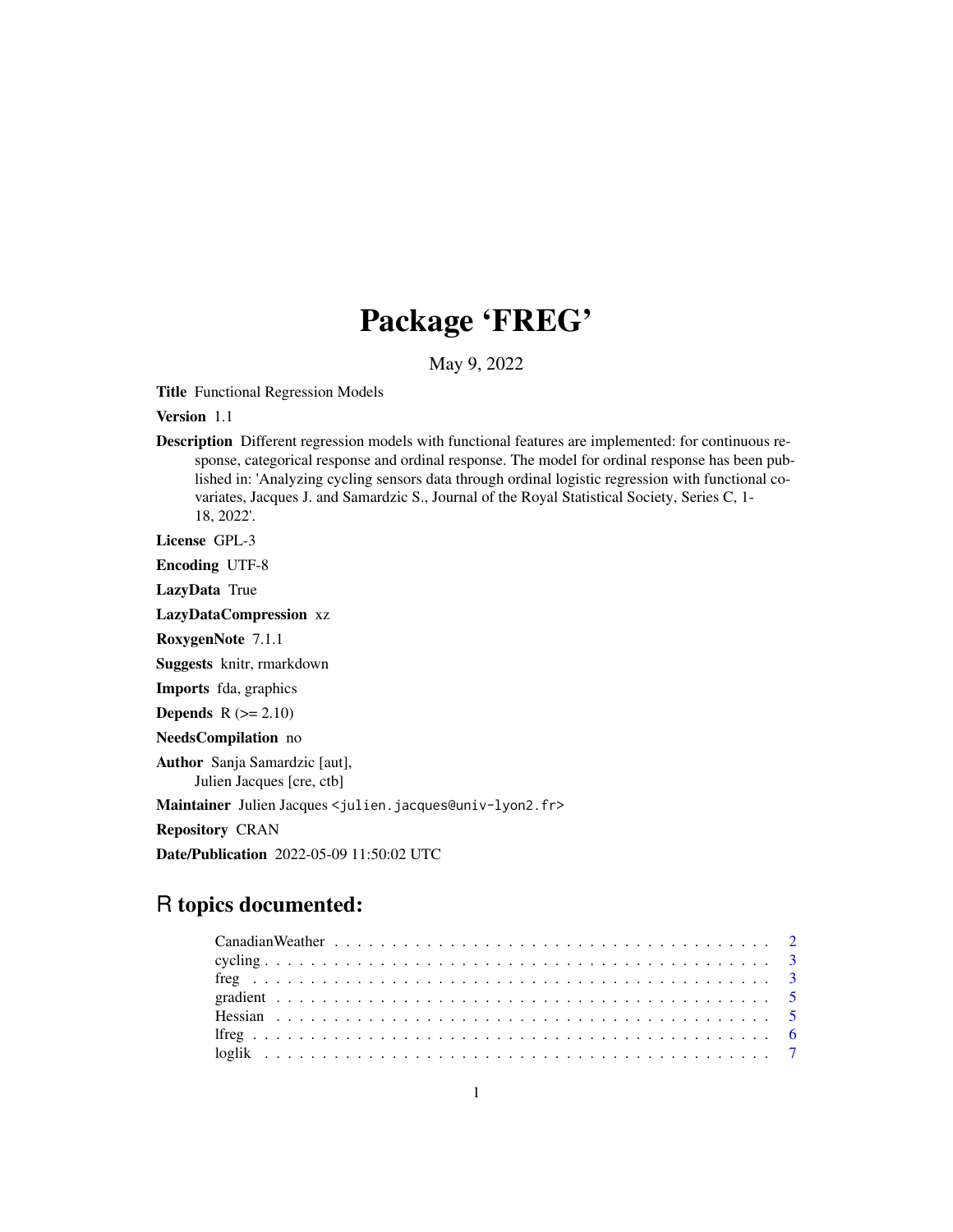#### <span id="page-1-0"></span>2 Canadian Weather 2 Canadian Weather

| Index | 18 |
|-------|----|
|       |    |
|       |    |
|       |    |
|       |    |
|       |    |
|       |    |
|       |    |
|       |    |
|       |    |
|       |    |
|       |    |
|       |    |

CanadianWeather *Canadian Weather dataset.*

#### Description

A dataset containing information about weather in Canadian weather stations

#### Usage

CanadianWeather

#### Format

A list that contains 8 variables:

daily Avg average daily temperature and precipitation and log of precipitation for 35 Canadian weather stations

place places where Canadian weather stations are located

province provinces where Canadian weather stations are located

coordinates geographical coordinates

region regions where Canadian weather stations are located

monthlyTemp monthly temperature data

monthlyPrecip monthly precipitation data

geogindex geographic index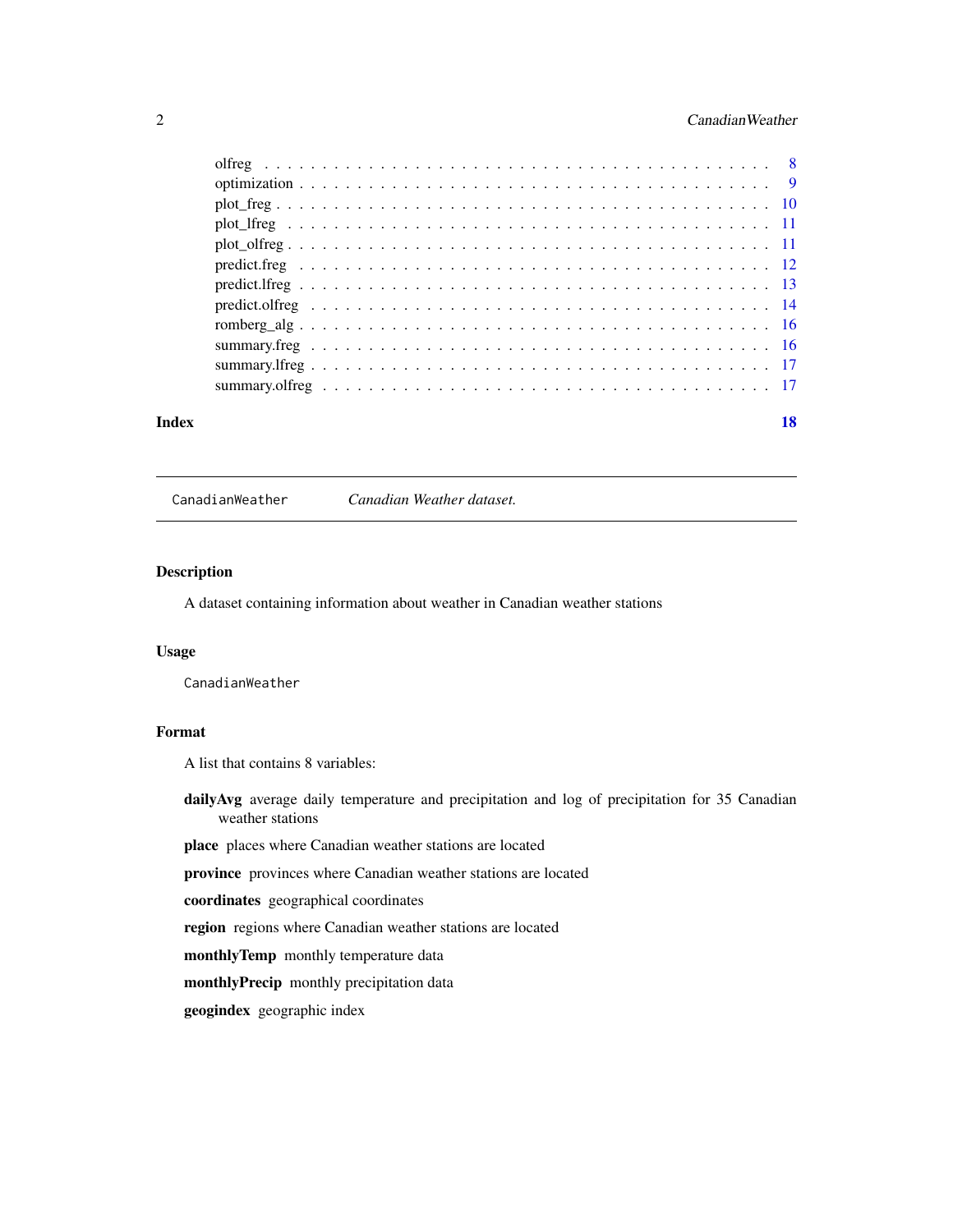<span id="page-2-0"></span>

A dataset containing information about cycling sessions

#### Usage

cycling

#### Format

A list of 9 elements. The first element of the list is time whereas the other 8 elements are functional variables. The performance of 216 cyclists is recorded during one hour. Thus, all functional variables are expressed in a form of 216 x 3600 matrix

SECS 3600 seconds (1 hour) KM kilometers WATTS power CAD cadence KPH kilometers per hour HR heart rate ALT altitude SLOPE slope TEMP temperature

freg *Functional linear regression model*

#### Description

Functional linear regression model in which the response variable is a scalar variable whereas the independent variables are functional variables. Independent variables could also be scalar variables.

#### Usage

freg(formula, betalist = NULL)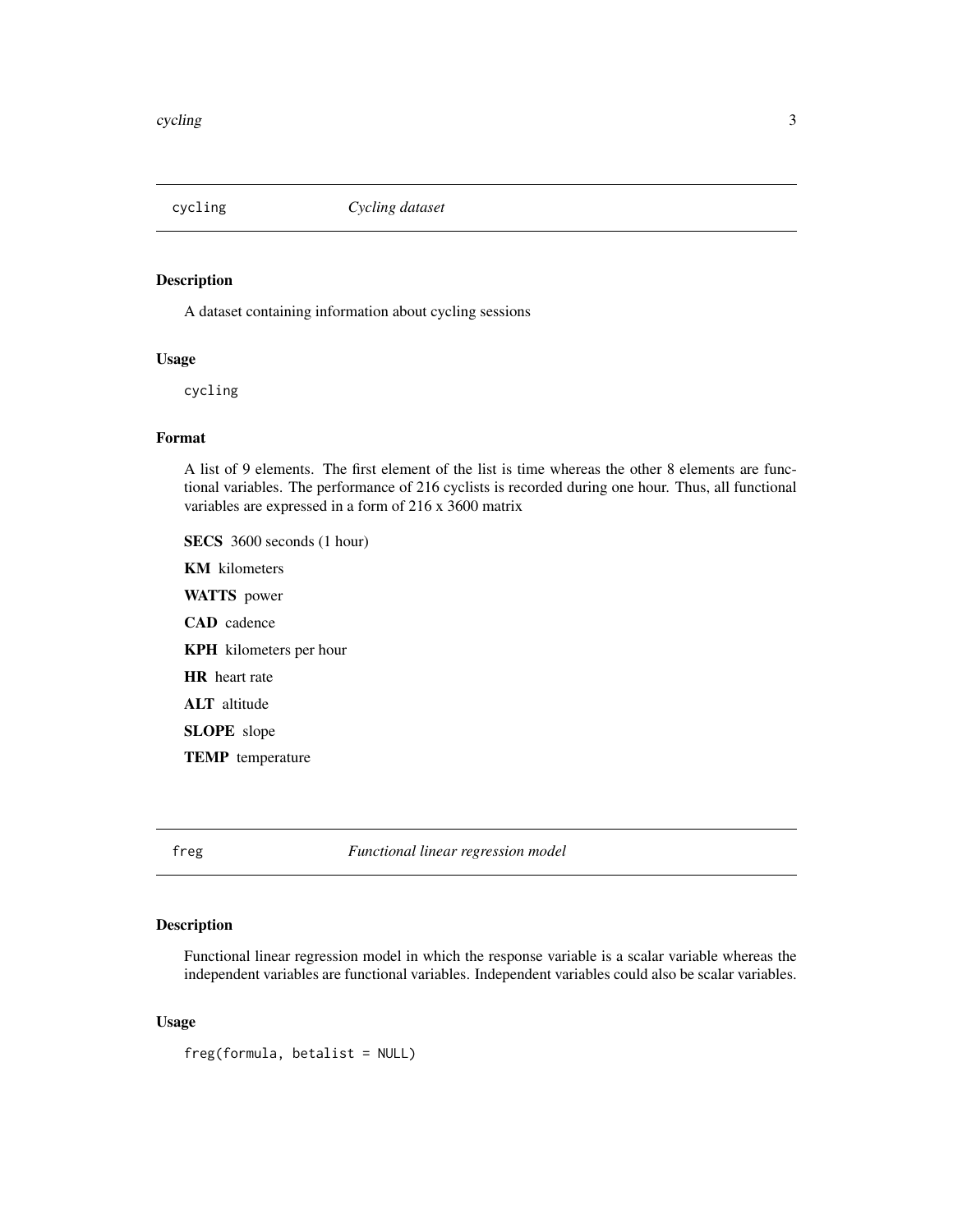#### Arguments

| formula  | a formula expression of the form response ~ predictors. On the left side of<br>the formula, y is a numeric variable whereas on the right side, X can be either<br>functional data object of class fd or a scalar variable of class numeric. The<br>length of a scalar variable must equal the length of a response variable. Simi-<br>larly, the number of observations of a functional covariate must equal the length<br>of a response variable.                                                                                                    |
|----------|-------------------------------------------------------------------------------------------------------------------------------------------------------------------------------------------------------------------------------------------------------------------------------------------------------------------------------------------------------------------------------------------------------------------------------------------------------------------------------------------------------------------------------------------------------|
| betalist | an optional argument. A list which contains beta regression coefficient functions<br>for independent variables. If betalist is not provided, the number of estimated<br>beta regression coefficient functions for one functional covariate would equal<br>the number of basis functions used to represent that functional covariate. For<br>a scalar variable, beta regression coefficient function is also a functional object<br>whose basis is constant. Needless to say, for a scalar variable, there will be one<br>beta regression coefficient. |

#### Value

| call         | call of the lifeg function                                                                        |
|--------------|---------------------------------------------------------------------------------------------------|
| x.count      | number of predictors                                                                              |
| xfdlist      | a list of functional data objects. The length of the list is equal to the number of<br>predictors |
| betalist     | a list of beta regression coefficient functions                                                   |
| coefficients | estimated beta regression coefficient functions                                                   |

#### Examples

```
library(fda)
y = log10(apply(daily$precav,2,sum))
x = daily$tempav
xbasis = create.fourier.basis(c(1,365),5) # 5 basis functions
# smoothing of the data and extraction of functional data object
xfd=smooth.basis(c(1:365),x,xbasis)$fd
formula = y \sim xfd# betalist is an optional argument
bbasis = create.fourier.basis(c(1,365),5) # 5 basis functions
betalist = list(bbasis)
freg.model = freg(formula = formula, betalist = betalist)
# Functional variable and two scalar variables
latitude = CanadianWeather$coordinates[,1]
longitude = CanadianWeather$coordinates[,2]
xfdlist = list(xfd, latitude, longitude)
cbasis = create.config(hasis(c(1,365)))betalist = list(bbasis, cbasis, cbasis)
formula = y \sim xfd + latitude + longitude
freg.model = freg(formula = formula, betalist = betalist)
```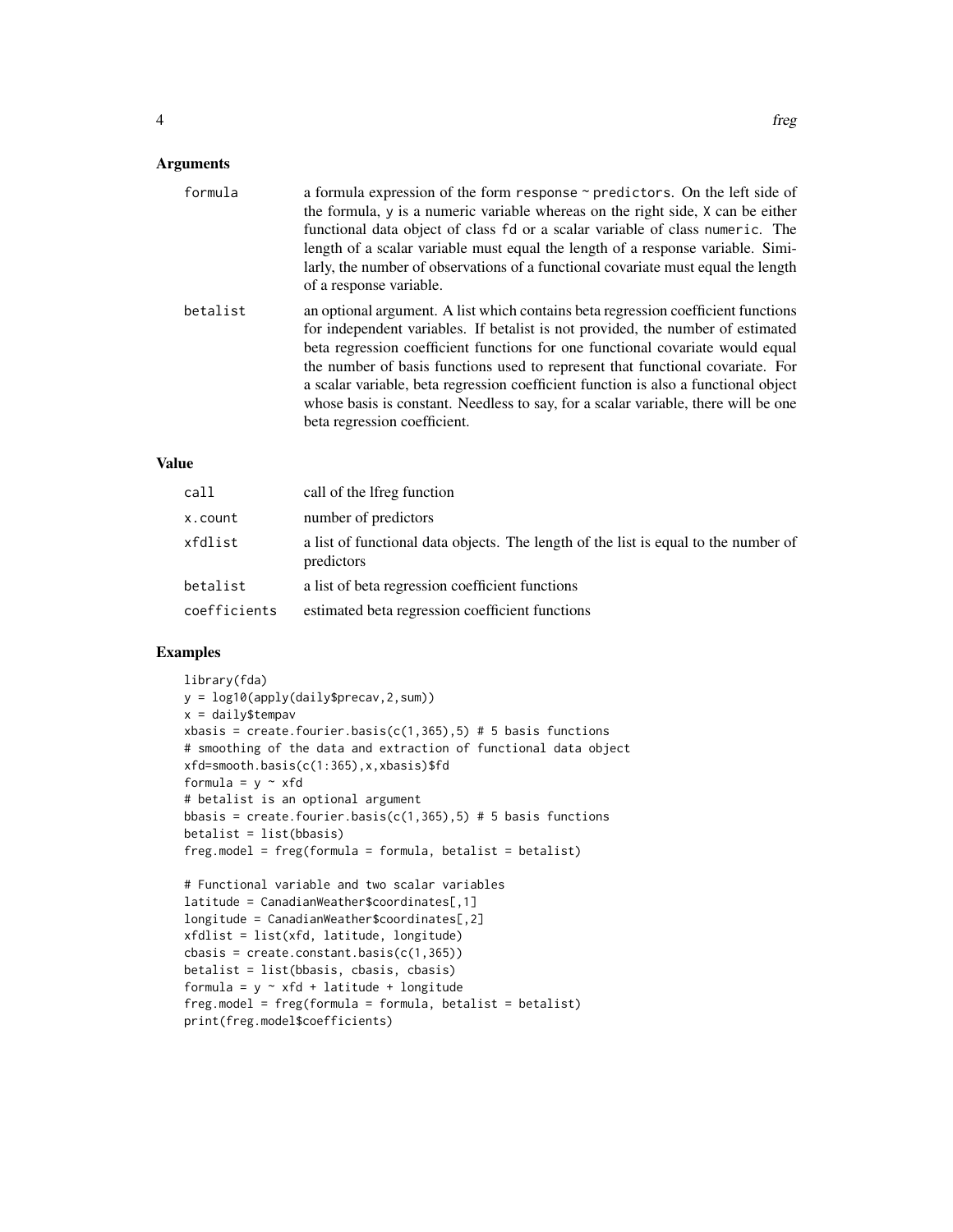<span id="page-4-0"></span>

First derivative of log-likelihood function

#### Usage

gradient(x, y, beta)

#### Arguments

| X            | a design matrix which is a product of inner product of basis functions and basis<br>coefficients of functional covariate X |
|--------------|----------------------------------------------------------------------------------------------------------------------------|
| v            | a response variable of class factor                                                                                        |
| beta         | initial values for beta regression coefficients and intercepts                                                             |
| <b>Value</b> |                                                                                                                            |
| grd          | a vector of gradient values at the estimated optimum                                                                       |

| Hessian | Estimation of Hessian matrix |  |  |
|---------|------------------------------|--|--|
|---------|------------------------------|--|--|

#### Description

Second derivative of log-likelihood function

#### Usage

Hessian(x, y, beta)

#### Arguments

| $\mathsf{x}$ | a design matrix which is a product of inner product of basis functions and basis<br>coefficients of functional covariate X |
|--------------|----------------------------------------------------------------------------------------------------------------------------|
| <b>V</b>     | a response variable of class factor                                                                                        |
| beta         | initial values for beta regression coefficients and intercepts                                                             |

#### Value

Hess a Hessian matrix at the estimated optimum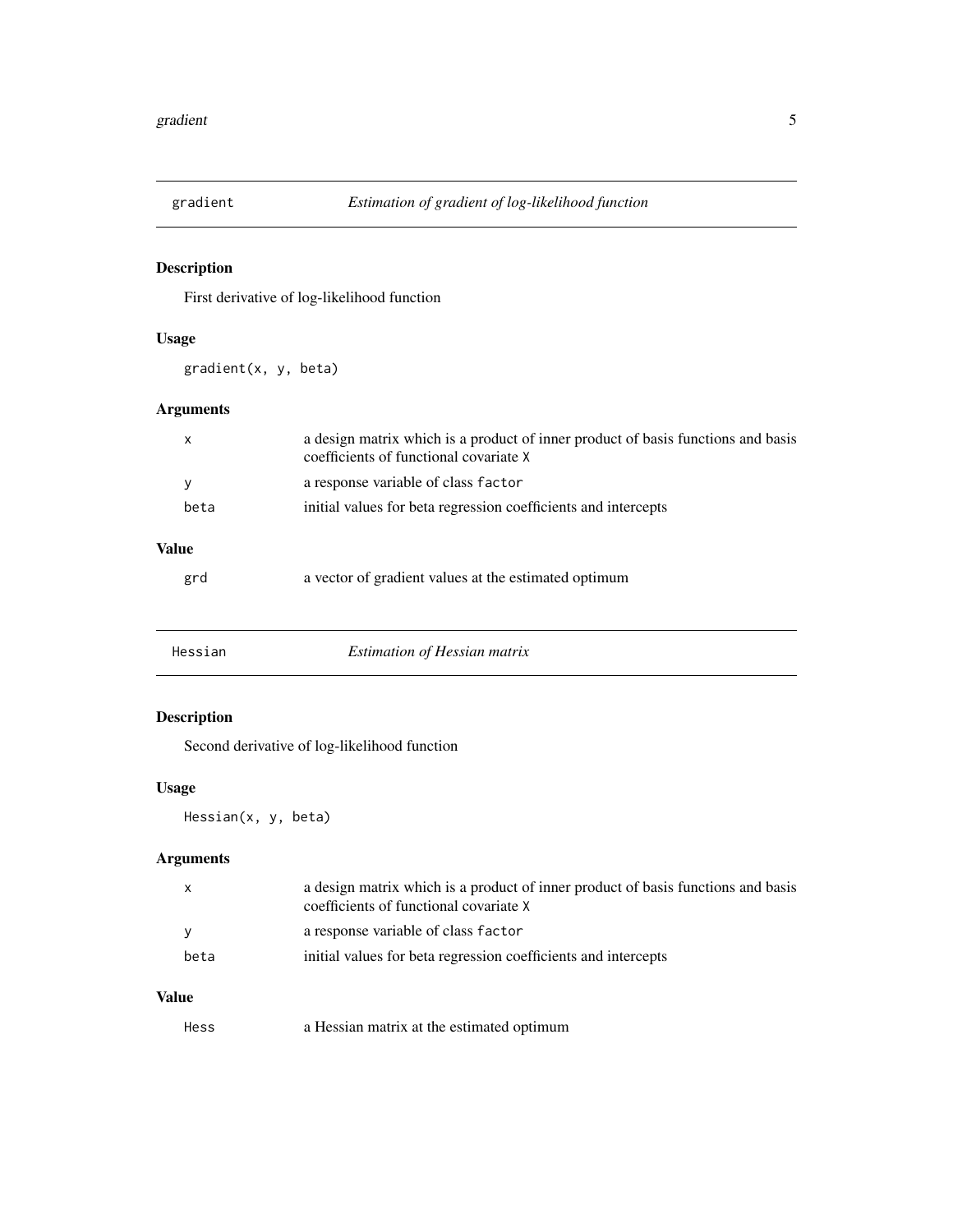<span id="page-5-0"></span>

Functional logistic regression model in which the response variable is a factor variable whereas the independent variables are functional variables. Independent variables could also be scalar variables.

#### Usage

lfreg(formula, betalist = NULL)

#### Arguments

| formula  | a formula expression of the form response $\sim$ predictors. On the left side of<br>the formula, y is a factor variable whereas on the right side, X can be either<br>functional data object of class fd or a scalar variable of class numeric. The<br>length of a scalar variable must equal the length of a response variable. Simi-<br>larly, the number of observations of a functional covariate must equal the length<br>of a response variable.                                                                                                |
|----------|-------------------------------------------------------------------------------------------------------------------------------------------------------------------------------------------------------------------------------------------------------------------------------------------------------------------------------------------------------------------------------------------------------------------------------------------------------------------------------------------------------------------------------------------------------|
| betalist | an optional argument. A list which contains beta regression coefficient functions<br>for independent variables. If betalist is not provided, the number of estimated<br>beta regression coefficient functions for one functional covariate would equal<br>the number of basis functions used to represent that functional covariate. For<br>a scalar variable, beta regression coefficient function is also a functional object<br>whose basis is constant. Needless to say, for a scalar variable, there will be one<br>beta regression coefficient. |

#### Value

| call          | call of the lfreg function                                                                        |
|---------------|---------------------------------------------------------------------------------------------------|
| x.count       | number of predictors                                                                              |
| xfdlist       | a list of functional data objects. The length of the list is equal to the number of<br>predictors |
| betalist      | a list of beta regression coefficient functions                                                   |
| coefficients  | estimated beta regression coefficient functions                                                   |
| fitted.values | predicted values of a response variable y                                                         |
| loglik        | a value of log-likelihood function at optimum                                                     |
| df            | degrees of freedom                                                                                |
| AIC           | Akaike information criterion                                                                      |
| iteration     | number of iterations needed for convergence criterion to be met                                   |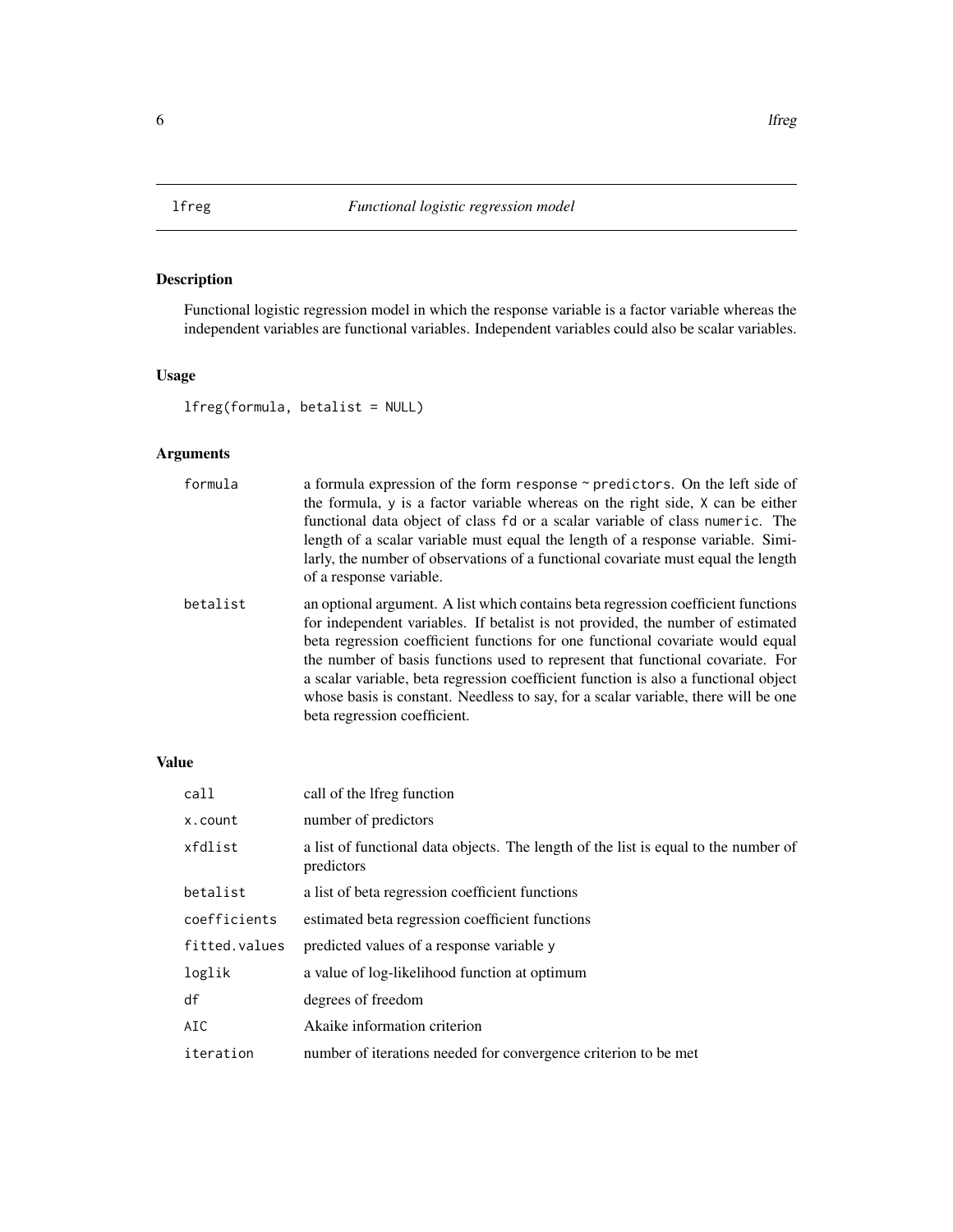#### <span id="page-6-0"></span>loglik 7

#### Examples

```
library(fda)
precipitation_data = CanadianWeather$daily[,,"Precipitation.mm"]
annualprec = apply(precipitation_data,2,sum)
y = ifelse(annualprec<mean(annualprec), 0, 1)
y = as.factor(y)x = CanadianWeather$daily[,,"Temperature.C"]
xbasis = create.fourier.basis(c(1,365),5) # 5 basis functions
# smoothing of the data and extraction of functional data object
xfd = smooth.basis(c(1:365), x, x basis)# bbasis and betalist are optional arguments
bbasis = create.fourier.basis(c(0, 365), 3) # 3 bf
betalist = list(bbasis)
formula = y \sim xfdlfreg.model = lfreg(formula, betalist = betalist)
# add scalar variables
latitude = CanadianWeather$coordinates[,1]
longitude = CanadianWeather$coordinates[,2]
# cbasis and betalist are optional arguments
cbasis = create.config(1,365))betalist = list(bbasis, cbasis, cbasis)
formula = y \sim xfd + latitude + longitude
lfreg.model = lfreg(formula, betalist = betalist)
```
loglik *Log-likelihood function*

#### Description

Log-likelihood function

#### Usage

loglik(x, y, beta)

#### Arguments

| $\mathsf{x}$ | a design matrix which is a product of inner product of basis functions and basis<br>coefficients of functional covariate X |
|--------------|----------------------------------------------------------------------------------------------------------------------------|
| <b>V</b>     | a response variable of class factor                                                                                        |
| beta         | initial values for beta regression coefficients and intercepts                                                             |

#### Value

ll a value of the log-likelihood function at the estimated optimum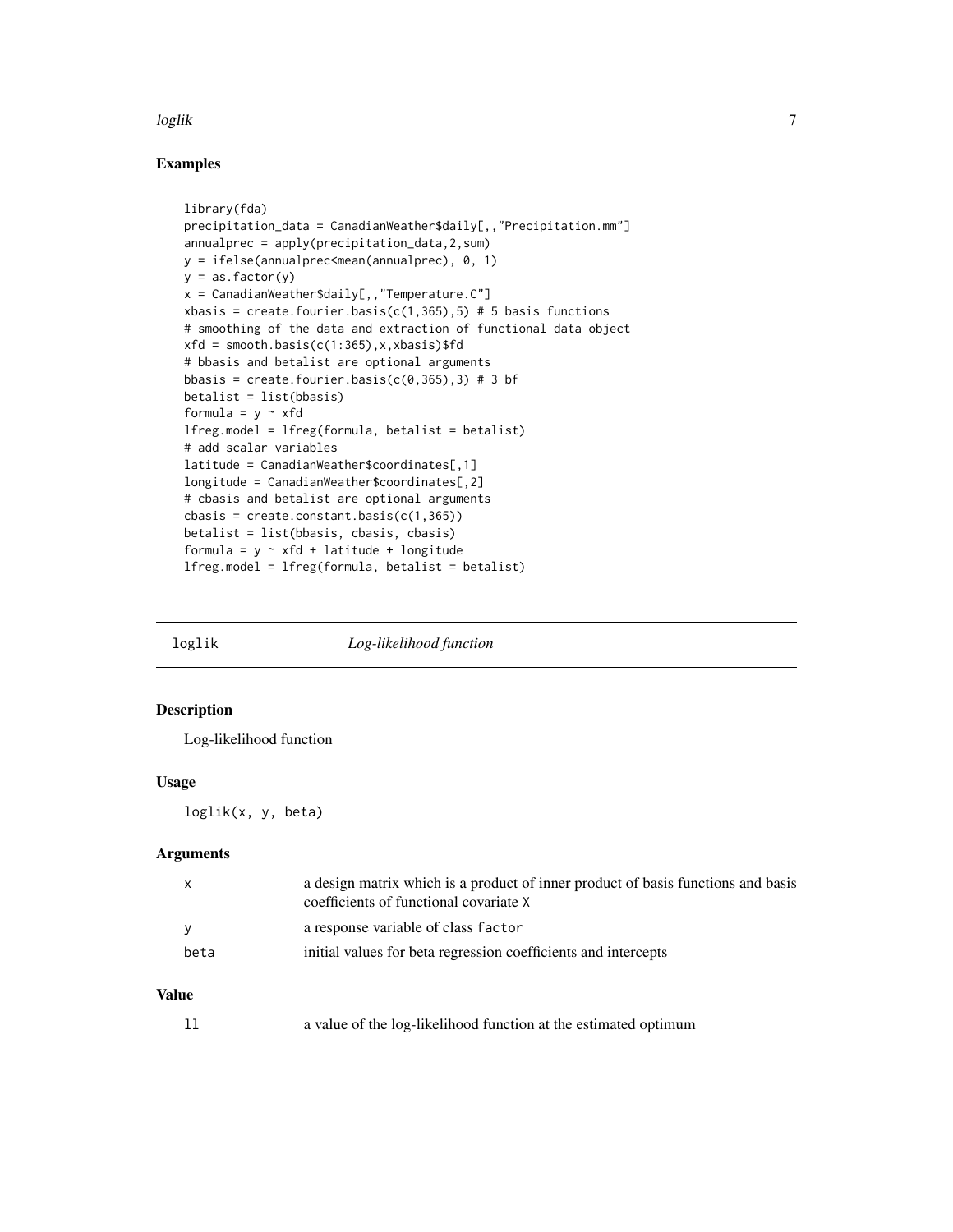<span id="page-7-0"></span>

Functional ordinal logistic regression model in which the response variable is a factor variable whereas the independent variables are functional variables. Independent variables could also be scalar variables.

#### Usage

olfreg(formula, betalist = NULL)

#### Arguments

| formula  | a formula expression of the form response ~ predictors. On the left side of        |
|----------|------------------------------------------------------------------------------------|
|          | the formula, $y$ is a factor variable whereas on the right side, $x$ can be either |
|          | functional data object of class fd or a scalar variable of class numeric. The      |
|          | length of a scalar variable must equal the length of a response variable. Simi-    |
|          | larly, the number of observations of a functional covariate must equal the length  |
|          | of a response variable.                                                            |
| betalist | an optional argument. A list which contains beta regression coefficient functions  |
|          | for independent variables. If betalist is not provided, the number of estimated    |
|          | beta regression coefficient functions for one functional covariate would equal     |
|          |                                                                                    |

the number of basis functions used to represent that functional covariate. For a scalar variable, beta regression coefficient function is also a functional object whose basis is constant. Needless to say, for a scalar variable, there will be one beta regression coefficient.

#### Value

| call          | call of the olfreg function                                                                       |
|---------------|---------------------------------------------------------------------------------------------------|
| x.count       | number of predictors                                                                              |
| xfdlist       | a list of functional data objects. The length of the list is equal to the number of<br>predictors |
| betalist      | a list of beta regression coefficient functions                                                   |
| coefficients  | estimated beta regression coefficient functions                                                   |
| alpha         | estimated intercepts which represent boudaries of categories of dependent factor<br>variable y    |
| ylev          | a number of categories of a response variable                                                     |
| fitted.values | fitted probabilities of a dependent factor variable y                                             |
| loglik        | a value of log-likelihood function at optimum                                                     |
| grd           | a vector of gradient values at optimum                                                            |
| Hess          | Hessian matrix at optimum                                                                         |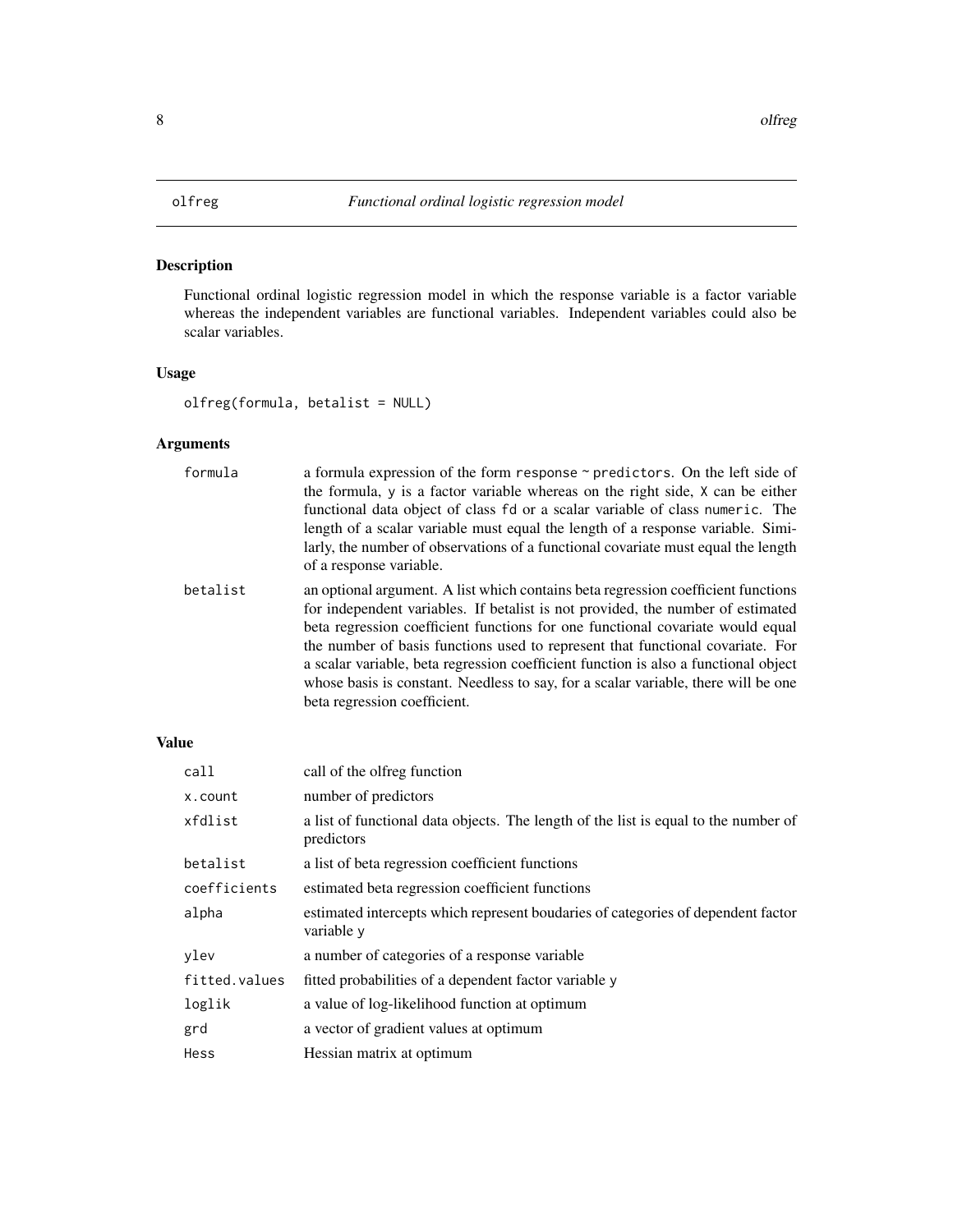#### <span id="page-8-0"></span>optimization 9

| df        | degrees of freedom                                                      |
|-----------|-------------------------------------------------------------------------|
| ATC.      | Akaike information criterion                                            |
| iteration | number of iterations of Fisher Scoring algorithm needed for convergence |

#### Examples

```
# cycling dataset
library(fda)
# creation of ordinal variable from HR variable
zoneHR=rep(0,216)
zoneHR[which(rowMeans(cycling$HR[,1:60])<107)]=1
zoneHR[which((rowMeans(cycling$HR[,1:60])<125)&(rowMeans(cycling$HR[,1:60])>107))]=2
zoneHR[which((rowMeans(cycling$HR[,1:60])<142)&(rowMeans(cycling$HR[,1:60])>125))]=3
zoneHR[which((rowMeans(cycling$HR[,1:60])<160)&(rowMeans(cycling$HR[,1:60])>142))]=4
zoneHR[which((rowMeans(cycling$HR[,1:60])>160))]=5
# first functional variable - power (WATTS)
watts = t(cycling$WATTS[,1:60])
# set up a fourier basis system due to its cycling pattern
xbasis = create.fourier.basis(c(1,60),5) # 5 basis functions for example
watts.fd = smooth.basis(c(1:60), watts, xbasis)$fd
zoneHR = as.factor(zoneHR)
formula = zoneHR \sim watts.fd
olfreg.model = olfreg(formula = formula)
# additional functional variable - cadence (CAD)
cad = t(cycling$CAD[, 1:60])# set up a functional variable for cad
xbasis2 = create.bsplit.e. basis(c(1,60), nbasis = 5, norder = 4)cad.fd = smooth.basis(c(1:60),cad,xbasis2)*fdformula = zoneHR \sim watts.fd + cad.fd
olfreg.model = olfreg(formula = formula)
```
optimization *Fisher Scoring algorithm*

#### Description

Optimization algorithm for the estimation of beta regression coefficient functions and intercepts

#### Usage

```
optimization(x, y, beta, loglik, gradient, Hessian)
```
#### Arguments

| X    | a design matrix which is a product of inner product of basis functions and basis<br>coefficients of functional covariate X |
|------|----------------------------------------------------------------------------------------------------------------------------|
|      | a response variable of class factor                                                                                        |
| beta | initial values for beta regression coefficients and intercepts                                                             |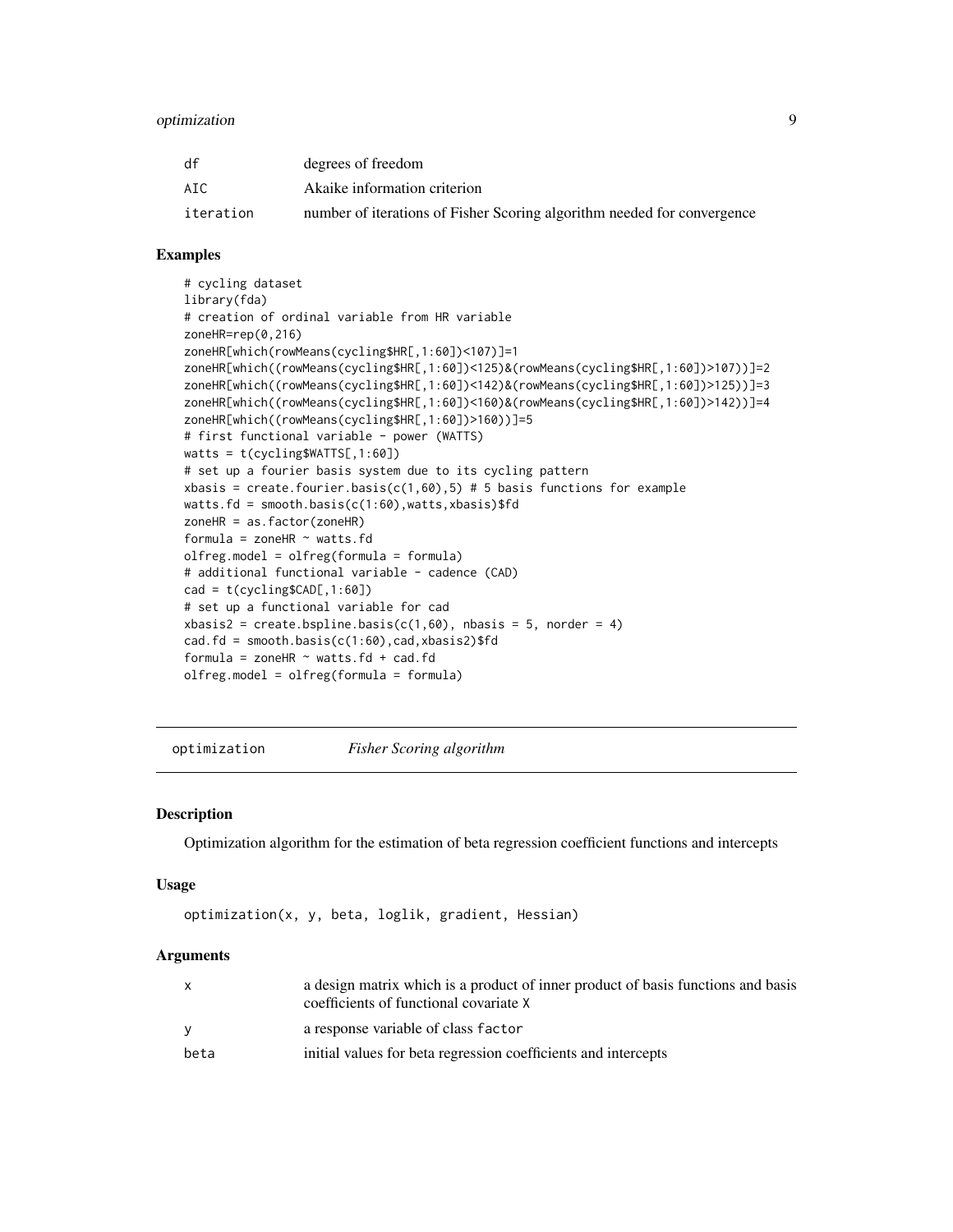<span id="page-9-0"></span>

|         | loglik       | log-likelihood function                                                                    |  |
|---------|--------------|--------------------------------------------------------------------------------------------|--|
|         | gradient     | function for the estimation of first derivative of log-likelihood function - gradient      |  |
| Hessian |              | function for the estimation of second derivative of log-likelihood function - Hes-<br>sian |  |
|         | <b>Value</b> |                                                                                            |  |
|         | beta         | a vector with estimated beta regression coefficients and intercepts                        |  |
|         | 11           | a value of the log-likelihood function at the estimated optimum                            |  |
|         | grd          | a vector of gradient values at the estimated optimum                                       |  |
|         | hessian      | Hessian matrix at the estimated optimum                                                    |  |
|         |              |                                                                                            |  |

plot\_freg *Plot coefficients from FREG model*

#### Description

Plot coefficients from FREG model

#### Usage

plot\_freg(object)

#### Arguments

object FREG model

#### Value

plot of the beta coefficient regression functions for each variable

#### Examples

```
library(fda)
y = log10(apply(CanadianWeather$dailyAv[1:335,,2],2,sum))
x = CanadianWeather$dailyAv[1:335,,1] # temperature
x basis = create.fourier.basis(c(1,335),5)xfd = smooth.basis(c(1:335),x,xbasis)$fd
bbasis = create.fourier.basis(c(1,335),5)betalist = list(bbasis)
formula = y \sim xfdfreg.model = freg(formula = formula, betalist = betalist)
plot_freg(freg.model)
```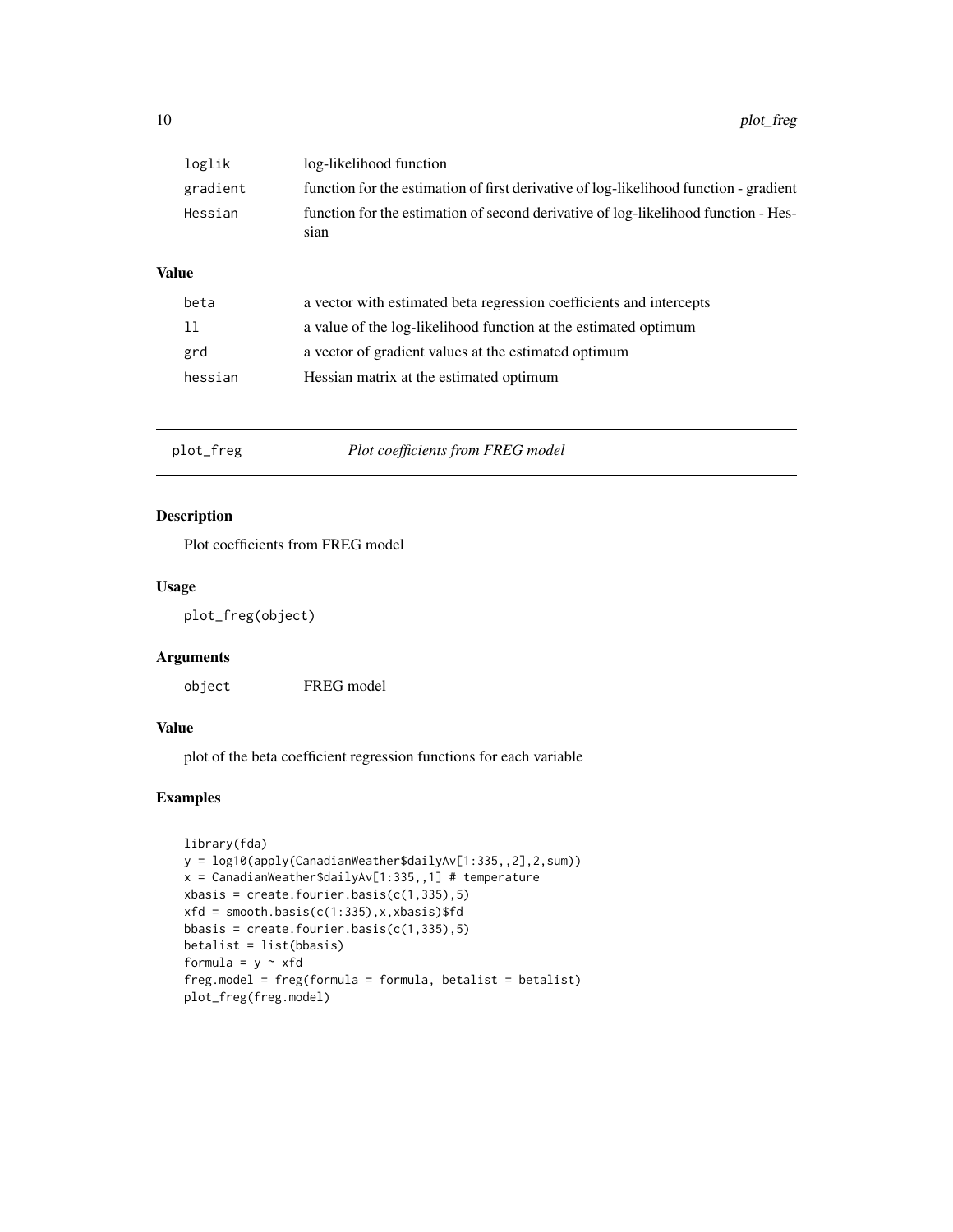<span id="page-10-0"></span>

Plot coefficients from LFREG model

#### Usage

plot\_lfreg(object)

#### Arguments

object LFREG model

#### Value

plot of the beta coefficient regression functions for each variable

#### Examples

```
library(fda)
precipitation_data = CanadianWeather$daily[1:334,,"Precipitation.mm"]
annualprec = apply(precipitation_data,2,sum) # without December
y = ifelse(annualprec<mean(annualprec), 0, 1)
y = as.factor(y)x = CanadianWeather$daily[1:334,,"Temperature.C"]
xbasis = create.fourier.basis(c(1,334),5) # 5 basis functions
xfd = smooth.basis(c(1:334),x,k basis)bbasis = create.fourier.basis(c(0,334),5)betalist = list(bbasis)
formula = y ~ xfd
lfreg.model = lfreg(formula, betalist = betalist)
plot_lfreg(lfreg.model)
```
plot\_olfreg *Plot coefficients from OLFREG model*

#### Description

Plot coefficients from OLFREG model

#### Usage

plot\_olfreg(object)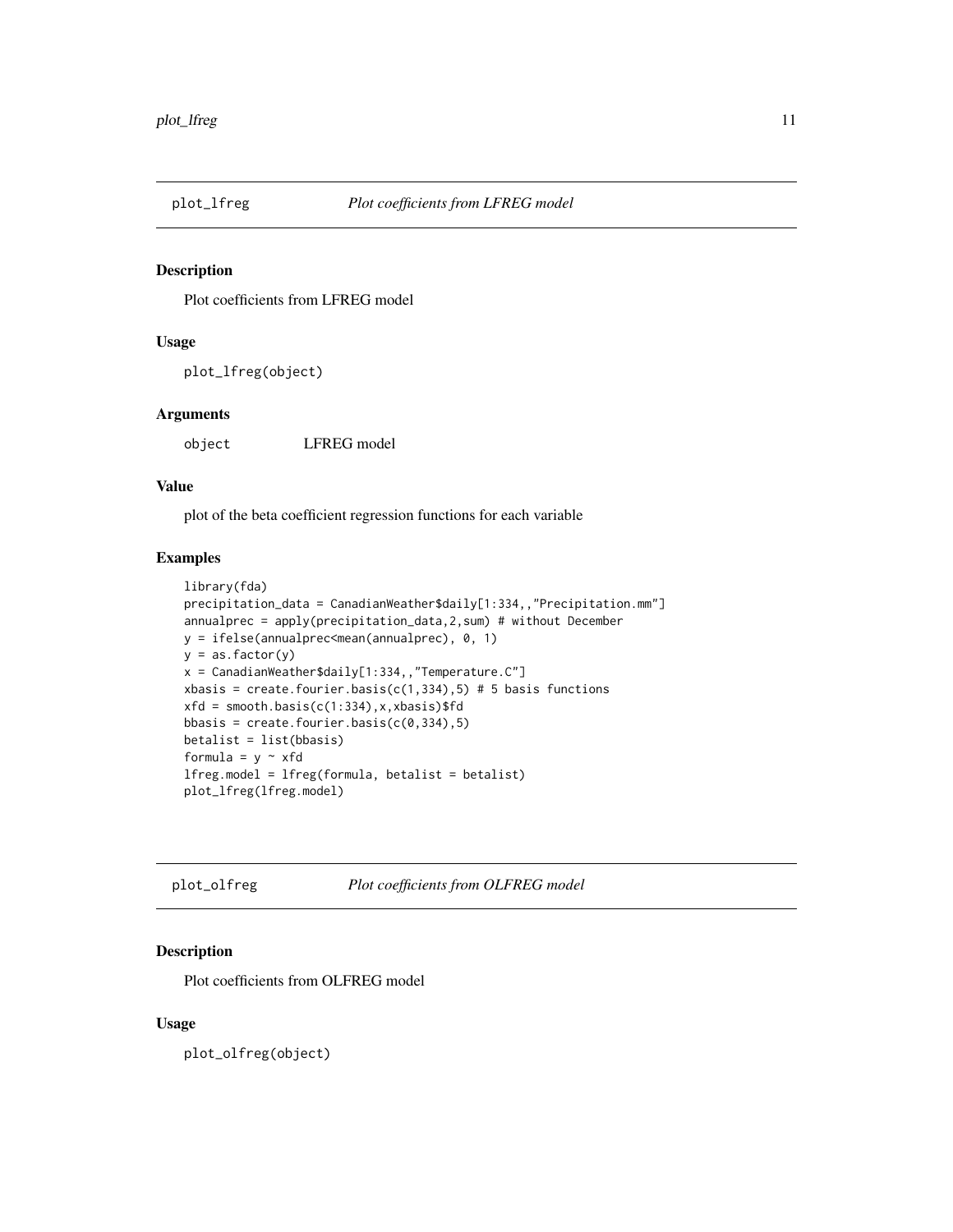#### <span id="page-11-0"></span>Arguments

object OLFREG model

#### Value

plot of the beta coefficient regression functions for each intercept and for each variable

#### Examples

```
# cycling dataset
library(fda)
# creation of ordinal variable from HR variable
zoneHR=rep(0,216)
zoneHR[which(rowMeans(cycling$HR[,1:1700])<107)]=1
zoneHR[which((rowMeans(cycling$HR[,1:1700])<125)&(rowMeans(cycling$HR[,1:1700])>107))]=2
zoneHR[which((rowMeans(cycling$HR[,1:1700])<142)&(rowMeans(cycling$HR[,1:1700])>125))]=3
zoneHR[which((rowMeans(cycling$HR[,1:1700])<160)&(rowMeans(cycling$HR[,1:1700])>142))]=4
zoneHR[which((rowMeans(cycling$HR[,1:1700])>160))]=5
# first functional variable - power (WATTS)
watts = t(cycling$WATTS[,1:1700])
# set up a fourier basis system due to its cycling pattern
xbasis = create.fourier.basis(c(1,1700),50) # 50 basis functions for example
watts.fd = smooth.basis(c(1:1700), watts, xbasis)$fd
zoneHR = as.factor(zoneHR)
# additional functional variable - cadence (CAD)
cad = t(cycling$CAD[, 1:1700])# set up a functional variable for cad
xbasis2 = create.bsplitne.basis(c(1,1700), nbasis = 25, norder = 4)cad.fd = smooth.basis(c(1:1700),cad,xbasis2)*fdformula = zoneHR \sim watts.fd + cad.fd
olfreg.model = olfreg(formula = formula)
plot_olfreg(olfreg.model)
```
predict.freg *Predict FREG model*

#### Description

Prediction of FREG model

#### Usage

```
## S3 method for class 'freg'
predict(object, ..., newdata = NULL)
```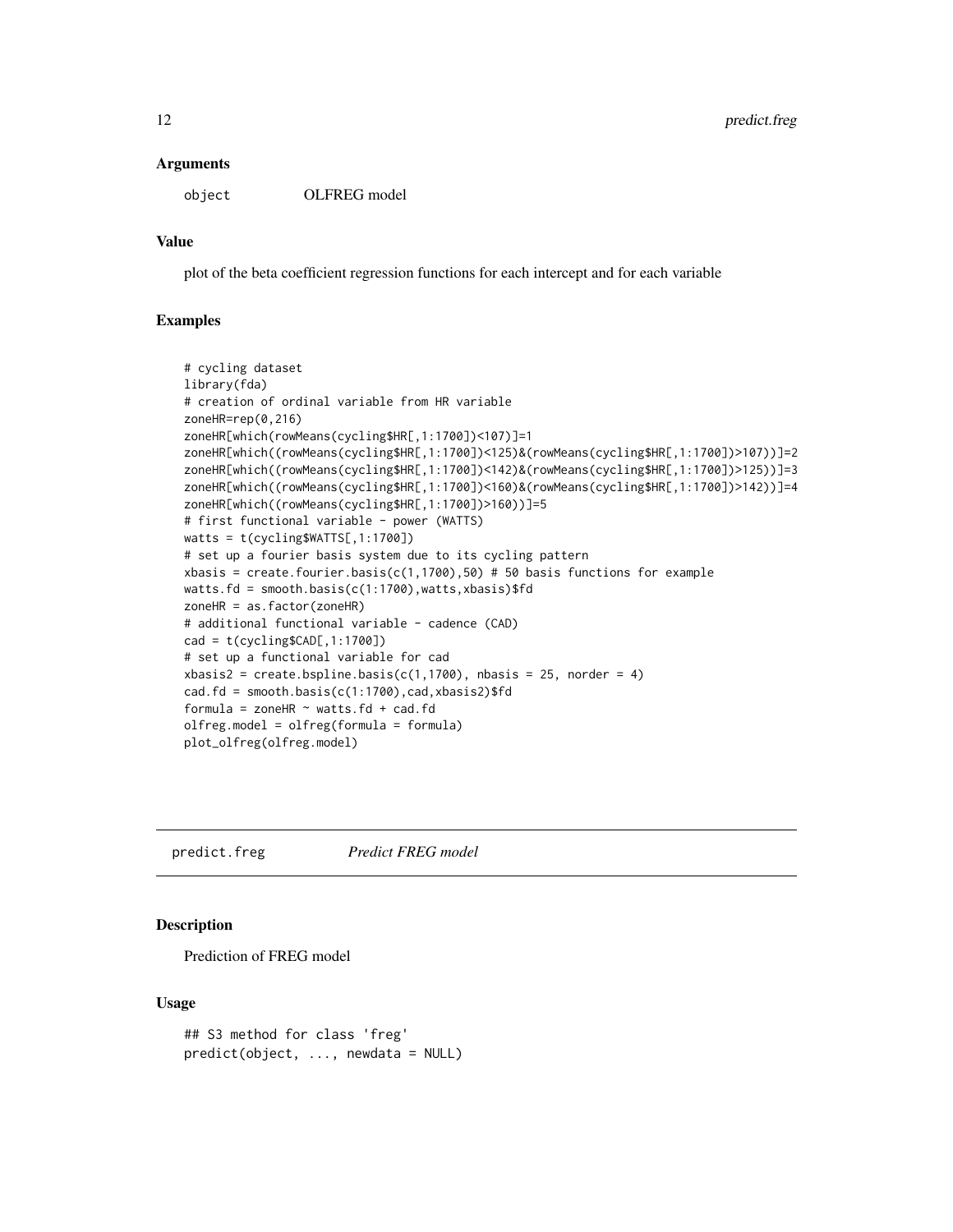#### <span id="page-12-0"></span>predict.lfreg 13

#### Arguments

| object   | FREG model for which predictions are computed                                                                                                                                                                                                                                                                                                                                                                      |
|----------|--------------------------------------------------------------------------------------------------------------------------------------------------------------------------------------------------------------------------------------------------------------------------------------------------------------------------------------------------------------------------------------------------------------------|
| $\cdots$ | additional arguments relevant for the generic method                                                                                                                                                                                                                                                                                                                                                               |
| newdata  | an optional argument. Newdata should be organized as a list. The elements of<br>the list are covariates from FREG model, respectively. No data transformation<br>is needed. Thus, functional covariates are entered in the list newdata in their<br>raw form. The predict, freg function will take care of the transformation of<br>such covariates into the functional form of their equivalents from FREG model. |

#### Value

predictions of dependent variable y

#### Examples

```
library(fda)
y = log10(apply(CanadianWeather$dailyAv[1:334,,2],2,sum))
x = CanadianWeather$dailyAv[1:334,,1] # temperature
x basis = create.fourier.basis(c(1,334),5)xfd = smooth.basis(c(1:335),x,xbasis)bbasis = create.fourier.basis(c(1,334),5)latitude = CanadianWeather$coordinates[,1]
longitude = CanadianWeather$coordinates[,2]
xfdlist = list(xfd, latitude, longitude)
\text{cbasis} = \text{create}.\text{constant}.\text{basis}(\text{c}(1,334))betalist = list(bbasis, cbasis, cbasis)
formula = y \sim xfd + latitude + longitude
freg.model = freg(formula = formula, betalist = betalist)
# Prediction with new data included
newdata = list(CanadianWeather$dailyAv[1:365,,1], latitude, longitude)
# newdata = list(xfd_1, latitude, longitude) #funct. and scalar variable(s)
yhat = predict(freg.model, newdata = newdata)
```
predict.lfreg *Predict LFREG model*

#### Description

Prediction of LFREG model

#### Usage

```
## S3 method for class 'lfreg'
predict(object, ..., newdata = NULL, type = c("probabilities", "labels"))
```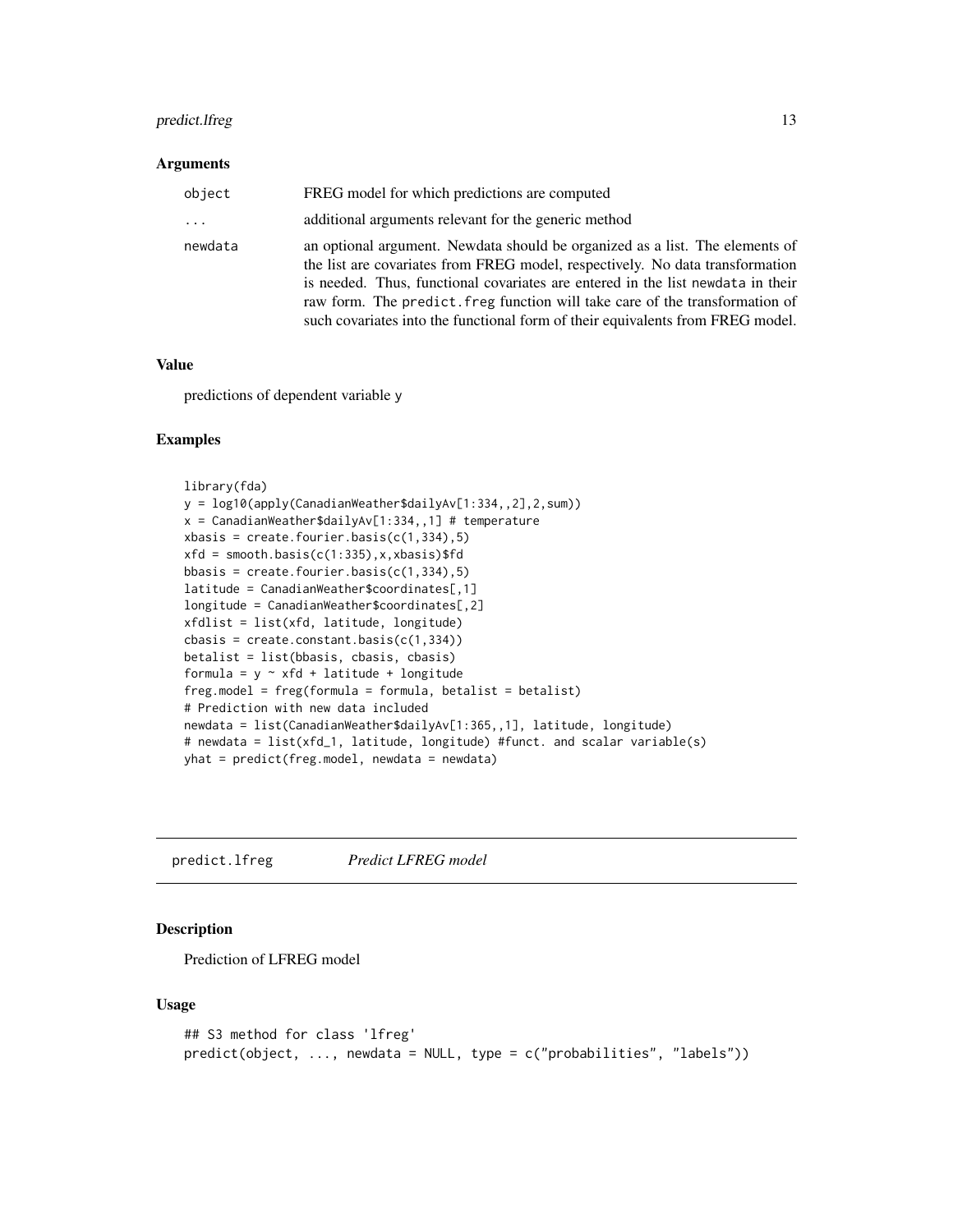#### <span id="page-13-0"></span>Arguments

| object   | LFREG model for which predictions are computed                                                                                                                                                                                                                                                                                                                                                                         |
|----------|------------------------------------------------------------------------------------------------------------------------------------------------------------------------------------------------------------------------------------------------------------------------------------------------------------------------------------------------------------------------------------------------------------------------|
| $\cdots$ | additional arguments relevant for the generic method                                                                                                                                                                                                                                                                                                                                                                   |
| newdata  | an optional argument. Newdata should be organized as a list. The elements of<br>the list are covariates from LFREG model, respectively. No data transformation<br>is needed. Thus, functional covariates are entered in the list newdata in their raw<br>form. The predict. If reg function will take care of the transformation of such<br>covariates into the functional form of their equivalents from LFREG model. |
| type     | c("probabilities", "labels")                                                                                                                                                                                                                                                                                                                                                                                           |

#### Value

predictions of dependent variable y

#### Examples

```
library(fda)
precipitation_data = CanadianWeather$daily[1:334,,"Precipitation.mm"]
annualprec = apply(precipitation_data,2,sum) # without December
y = ifelse(annualprec<mean(annualprec), 0, 1)
y = as.factor(y)x = CanadianWeather$daily[1:334,,"Temperature.C"]
xbasis = create.fourier.basis(c(1,334),5) # 5 basis functions
xfd = smooth.basis(c(1:334),x,xbasis)$fd
bbasis = create.fourier.basis(c(0,334), 5)
betalist = list(bbasis)
formula = y \sim xfdlfreg.model = lfreg(formula, betalist = betalist)
# Prediction on new data
newdata = list(CanadianWeather$dailyAv[1:365,,1])
# newdata = list(xfd_1, latitude, longitude)
yhat = predict(lfreg.model, newdata = newdata, type = "labels")
```
predict.olfreg *Predict OLFREG model*

#### Description

Prediction of OLFREG model

#### Usage

```
## S3 method for class 'olfreg'
predict(object, ..., newdata = NULL, type = c("probabilities", "labels"))
```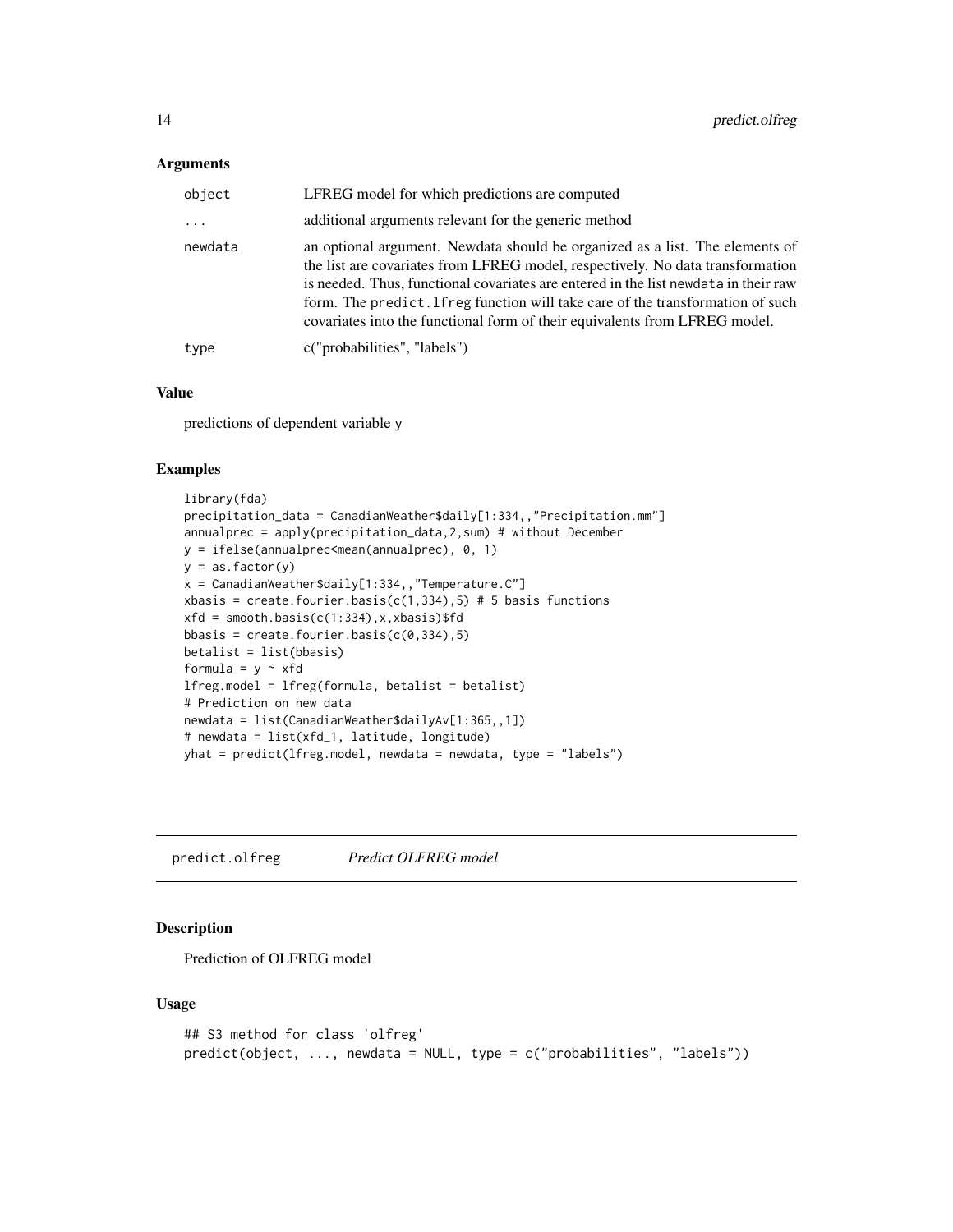#### predict.olfreg 15

#### Arguments

| object  | OLFREG model for which predictions are computed                                                                                                                                                                                                                                                                                                                                                                              |
|---------|------------------------------------------------------------------------------------------------------------------------------------------------------------------------------------------------------------------------------------------------------------------------------------------------------------------------------------------------------------------------------------------------------------------------------|
|         | additional arguments relevant for the generic method                                                                                                                                                                                                                                                                                                                                                                         |
| newdata | an optional argument. Newdata should be organized as a list. The elements of<br>the list are covariates from OLFREG model, respectively. No data transforma-<br>tion is needed. Thus, functional covariates are entered in the list newdata in their<br>raw form. The predict of reg function will take care of the transformation<br>of such covariates into the functional form of their equivalents from OLFREG<br>model. |
| type    | c("probabilities", "labels")                                                                                                                                                                                                                                                                                                                                                                                                 |

#### Value

predictions of dependent variable y

#### Examples

```
# cycling dataset
library(fda)
# creation of ordinal variable from HR variable
zoneHR=rep(0,216)
zoneHR[which(rowMeans(cycling$HR[,1:1700])<107)]=1
zoneHR[which((rowMeans(cycling$HR[,1:1700])<125)&(rowMeans(cycling$HR[,1:1700])>107))]=2
zoneHR[which((rowMeans(cycling$HR[,1:1700])<142)&(rowMeans(cycling$HR[,1:1700])>125))]=3
zoneHR[which((rowMeans(cycling$HR[,1:1700])<160)&(rowMeans(cycling$HR[,1:1700])>142))]=4
zoneHR[which((rowMeans(cycling$HR[,1:1700])>160))]=5
# first functional variable - power (WATTS)
watts = t(cycling$WATTS[,1:1700])
# set up a fourier basis system due to its cycling pattern
xbasis = create.fourier.basis(c(1,1700),50) # 50 basis functions for example
watts.fd = smooth.basis(c(1:1700),watts,xbasis)$fd
zoneHR = as.factor(zoneHR)
# additional functional variable - cadence (CAD)
cad = t(cycling$CAD[, 1:1700])# set up a functional variable for cad
xbasis2 = create.bsplit. basis(c(1,1700), nbasis = 25, norder = 4)cad.fd = smooth.basis(c(1:1700),cad,xbasis2)$fd
formula = zoneHR \sim watts.fd + cad.fdolfreg.model = olfreg(formula = formula)
# Predict with new data included
watts_new = t(cycling$WATTS[,101:1800])
cad_new = t(cycling$CAD[,101:1800])
newdata = list(watts_new, cad_new) # could also be fd var instead of raw data
yhat = predict(olfreg.model, newdata = newdata, type = "labels")
```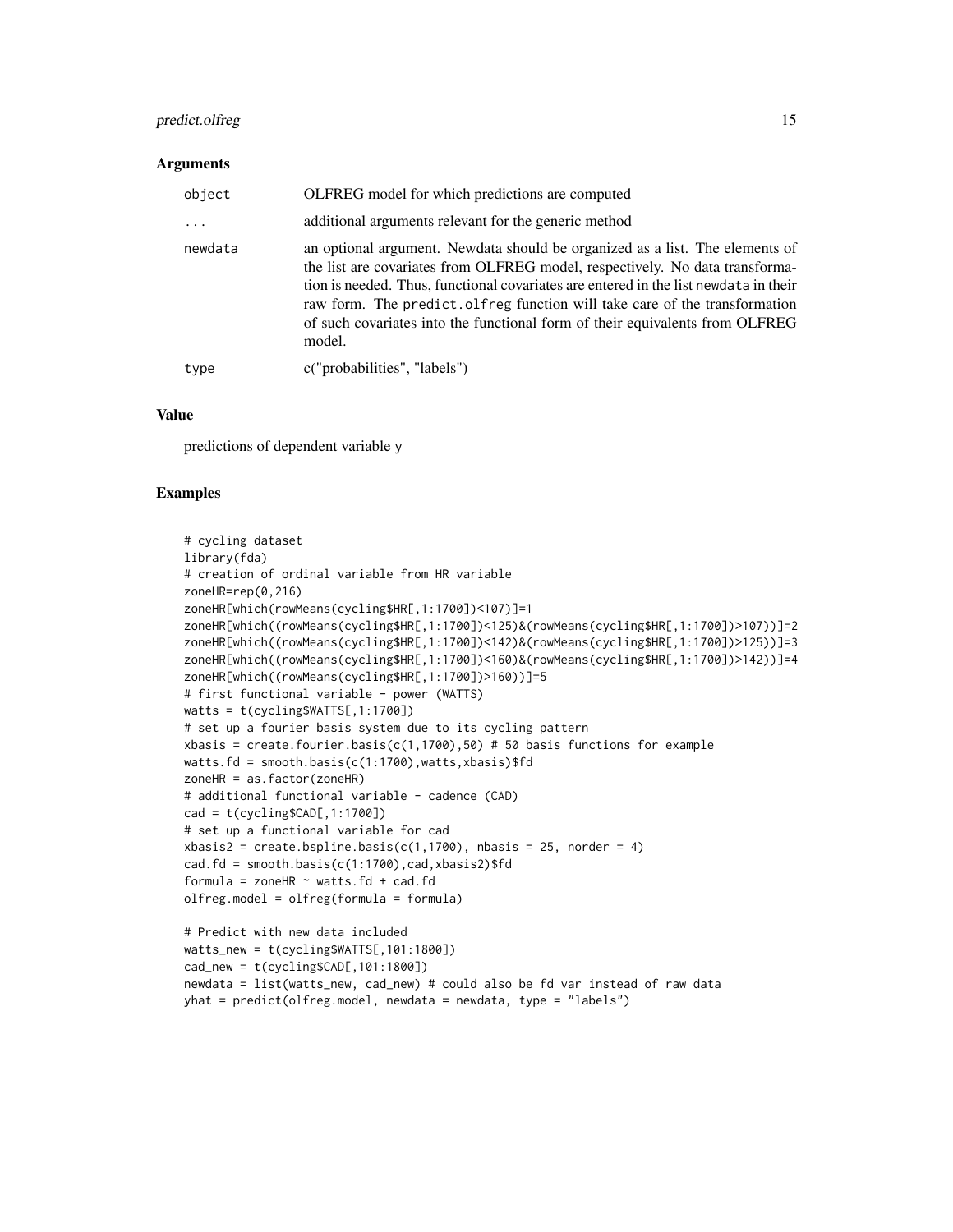<span id="page-15-0"></span>

Romberg integration is a process of numerical integration. Composite Trapezoidal Rule is used for the approximation of an integral. Then, Richardson extrapolation is used in order to improve previously computed approximations. The range over which the integral is defined is the range in which functional data are defined. When the relative error is infinitesimally small, convergence criterion is fulfilled.

#### Usage

romberg\_alg(xbasis, bbasis)

#### Arguments

| xbasis                                                                                                                         | basis functional data object used to represent functional covariate X. If covariate<br>is a scalar variable, xbasis is a constant basis functional data object                                                                                                                                                            |
|--------------------------------------------------------------------------------------------------------------------------------|---------------------------------------------------------------------------------------------------------------------------------------------------------------------------------------------------------------------------------------------------------------------------------------------------------------------------|
| basis functional data object used to represent beta regression coefficient function<br>bbasis<br>for each independent variable |                                                                                                                                                                                                                                                                                                                           |
| <b>Value</b>                                                                                                                   |                                                                                                                                                                                                                                                                                                                           |
| S matrix                                                                                                                       | a matrix of inner product of two basis objects. The dimensions of the matrix are<br>determined by the number of basis functions. The number of rows is equal to<br>the number of basis functions for X, and the number of columns is equal to the<br>number of basis functions for beta regression coefficient functions. |

summary.freg *Summary of FREG model*

#### Description

summary.freg produce summary of FREG model fitting function freg.

#### Usage

## S3 method for class 'freg' summary(object, ...)

#### Arguments

| object   | FREG model                                           |
|----------|------------------------------------------------------|
| $\cdots$ | additional arguments relevant for the generic method |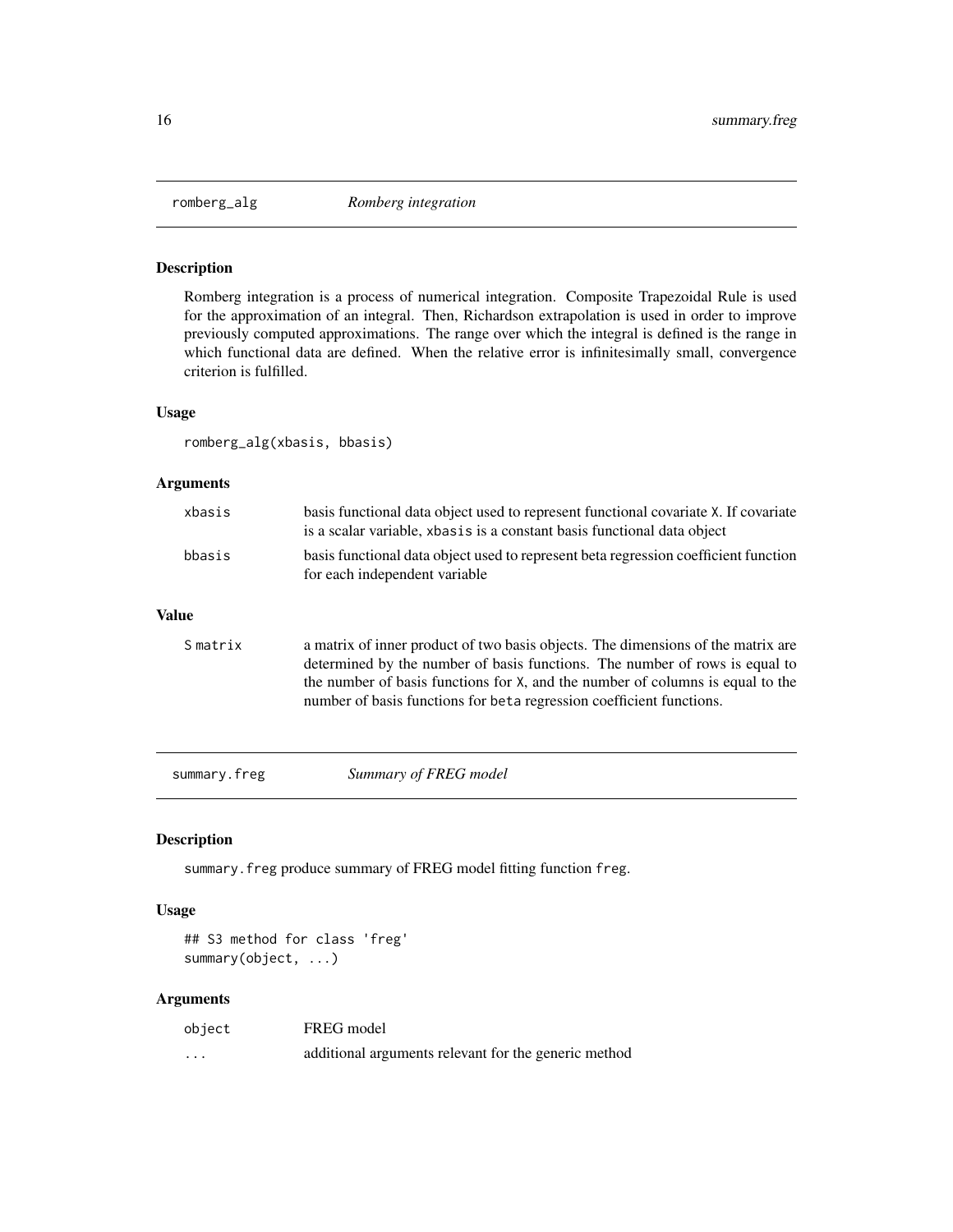#### <span id="page-16-0"></span>summary.lfreg 17

#### Value

call of the function beta regression coefficient functions

summary.lfreg *Summary of LFREG model*

#### Description

summary.lfreg produce summary of LFREG model fitting function lfreg.

#### Usage

## S3 method for class 'lfreg' summary(object, ...)

#### Arguments

| object            | LFREG model                                          |
|-------------------|------------------------------------------------------|
| $\cdot\cdot\cdot$ | additional arguments relevant for the generic method |

#### Value

call of the function beta regression coefficient functions

|  | summary.olfreg | Summary of OLFREG model |
|--|----------------|-------------------------|
|--|----------------|-------------------------|

#### Description

summary.olfreg produce summary of OLFREG model fitting function olfreg.

#### Usage

## S3 method for class 'olfreg' summary(object, ...)

#### Arguments

| object   | OLFREG model                                         |
|----------|------------------------------------------------------|
| $\cdots$ | additional arguments relevant for the generic method |

#### Value

call of the function alpha regression coefficients and beta regression coefficient functions